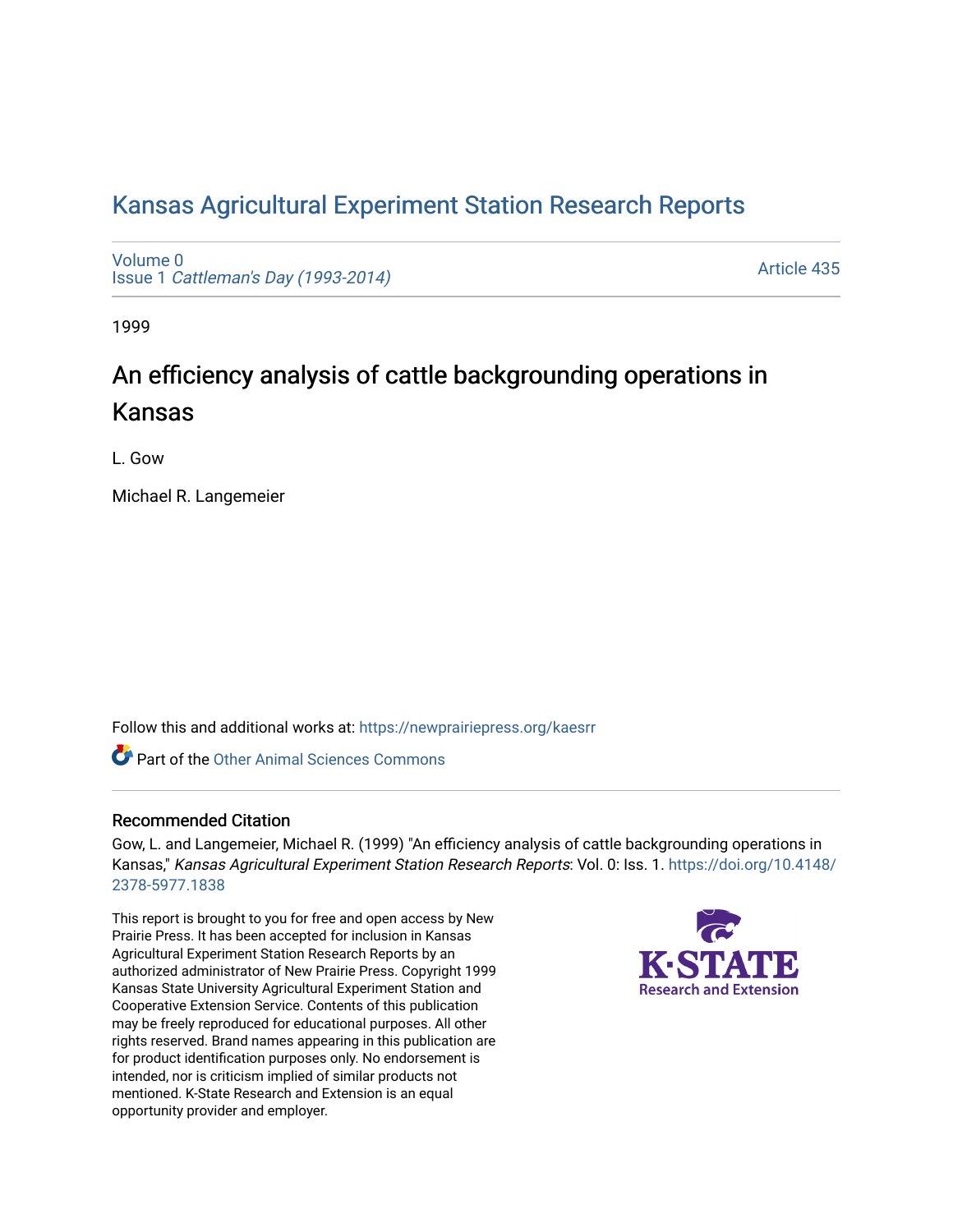### An efficiency analysis of cattle backgrounding operations in Kansas

#### **Abstract**

As the structure of the beef industry changes, understanding its efficiency, cost, and profitability relationships is important. This study evaluates the relative efficiency of a sample of Kansas farm backgrounding and backgrounding/finishing operations for 1995- 1997. No commercial feeders were included. On average, backgrounding operations were 71% technically efficient, 68% allocatively efficient, 83% scale efficient, and 39% overall efficient. The results suggest that Kansas backgrounding operations could reduce their cost by 61%, if all farms were producing at the lowest possible cost. On average, backgrounding/finishing operations were 84% technically efficient, 79% allocatively efficient, 90% scale efficient, and 60% overall efficient, suggesting that those operations could reduce their cost by 40%, if all were producing at the lowest possible cost. Given the average levels of technical, allocative, and overall efficiencies, significant room for improvement exists in technology adoption, input usage, and size adjustment for both backgrounding and backgrounding/finishing operations.

#### Keywords

Cattlemen's Day, 1999; Kansas Agricultural Experiment Station contribution; no. 99-339-S; Report of progress (Kansas State University. Agricultural Experiment Station and Cooperative Extension Service); 831; Beef; Backgrounding; Finishing; Production costs; Efficiency; Size

#### Creative Commons License



This work is licensed under a [Creative Commons Attribution 4.0 License](https://creativecommons.org/licenses/by/4.0/).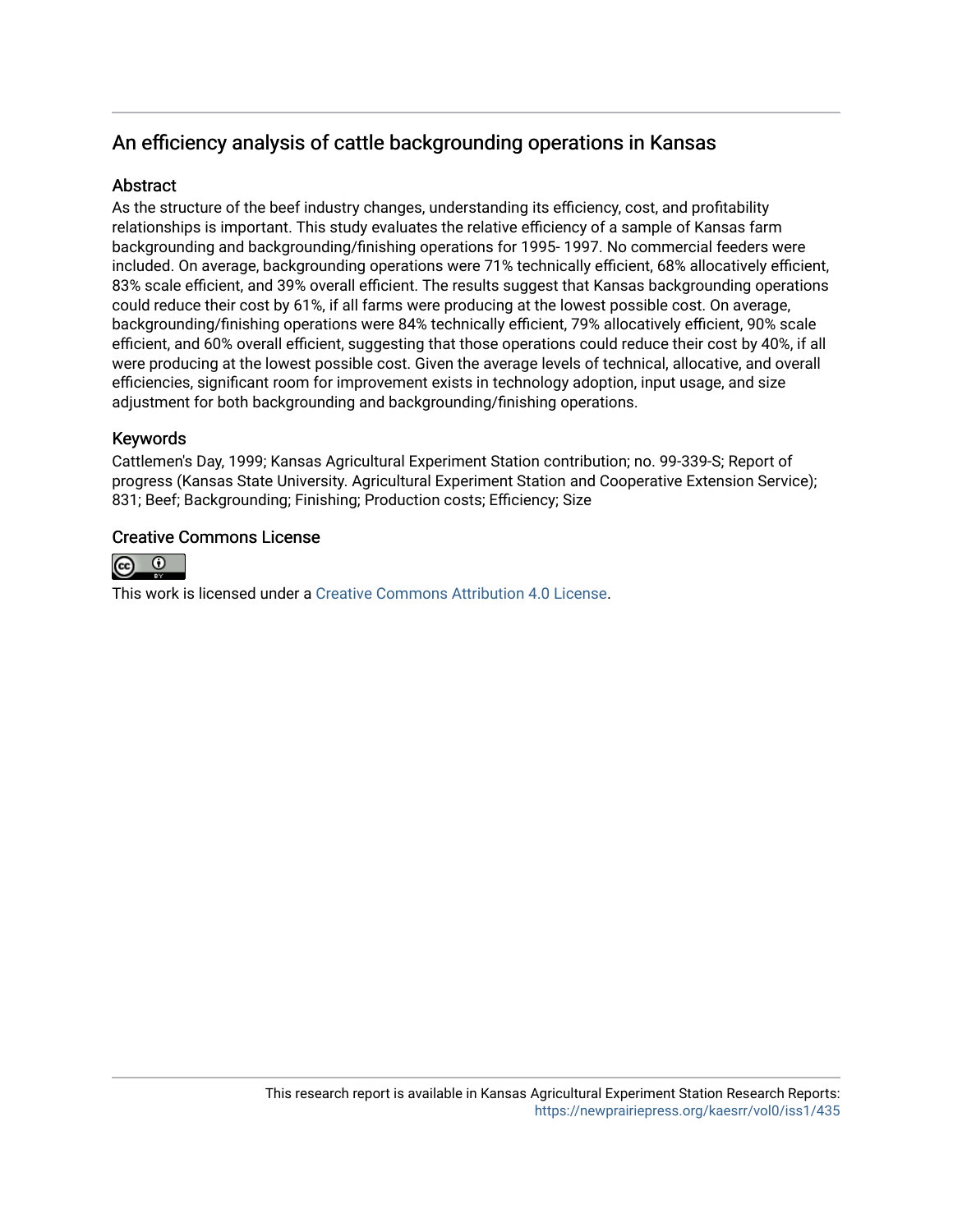#### **AN EFFICIENCY ANALYSIS OF CATTLE BACKGROUNDING OPERATIONS IN KANSAS**

*L. Gow<sup>1</sup> and M. Langemeier <sup>1</sup>*

#### **Summary**

As the structure of the beef industry changes, understanding its efficiency, cost, and profitability relationships is important. This study evaluates the relative efficiency of a sample of Kansas farm backgrounding and backgrounding/finishing operations for 1995- 1997. No commercial feeders were included. On average, backgrounding operations were 71% technically efficient, 68% allocatively efficient, 83% scale efficient, and 39% overall efficient. The results suggest that Kansas backgrounding operations could reduce their cost by 61%, if all farms were producing at the lowest possible cost. On average, backgrounding/finishing operations were 84% technically efficient, 79% allocatively efficient, 90% scale efficient, and 60% overall efficient, suggesting that those operations could reduce their cost by 40%, if all were producing at the lowest possible cost. Given the average levels of technical, allocative, and overall efficiencies, significant room for improvement exists in technology adoption, input usage, and size adjustment for both backgrounding and backgrounding/finishing operations.

(Key Words: Backgrounding, Finishing, Production Costs, Efficiency, Size.)

#### **Introduction**

The livestock sector comprises about 40% of agriculture's contribution to Kansas' gross state product. Within the livestock sector, cattle account for over 80% of the value of all livestock production.

Consequently, fluctuating livestock profitability has a large effect on total income in the state's agricultural sector, and profitability of the cattle industry has a far greater effect on aggregate returns for Kansas agriculture than any other livestock enterprise.

Recently, great importance has been placed on the economic efficiency of agricultural production because of its role in explaining profitability differences. We have seen dramatic structural change in the commercial feedlot sector. The question now is, what is going to happen to farm back-grounding/feeding operations in Kansas? Efficiency measures can be used to generate inferences about the future direction of the industry and determine the factors that may influence the structure of the firms in that industry.

#### **Experimental Procedures**

A series of mathematical programs was used to measure technical and cost efficiency for a sample of backgrounding and backgrounding/finishing operations. Specifically, overall efficiency, technical efficiency, allocative efficiency, and scale efficiency were measured. Data were obtained from the Kansas Farm Management Association for 41 backgrounding operations that reported data for 1995, 1996, and 1997. Enterprise data were converted to 1997 dollars and separated into six input categories: labor, utilities and fuel, capital, feed, veterinary, and miscellaneous. Feed costs include all cash and opportunity costs (i.e., feed grown and used on the operation is

<sup>1</sup>Department of Agricultural Economics.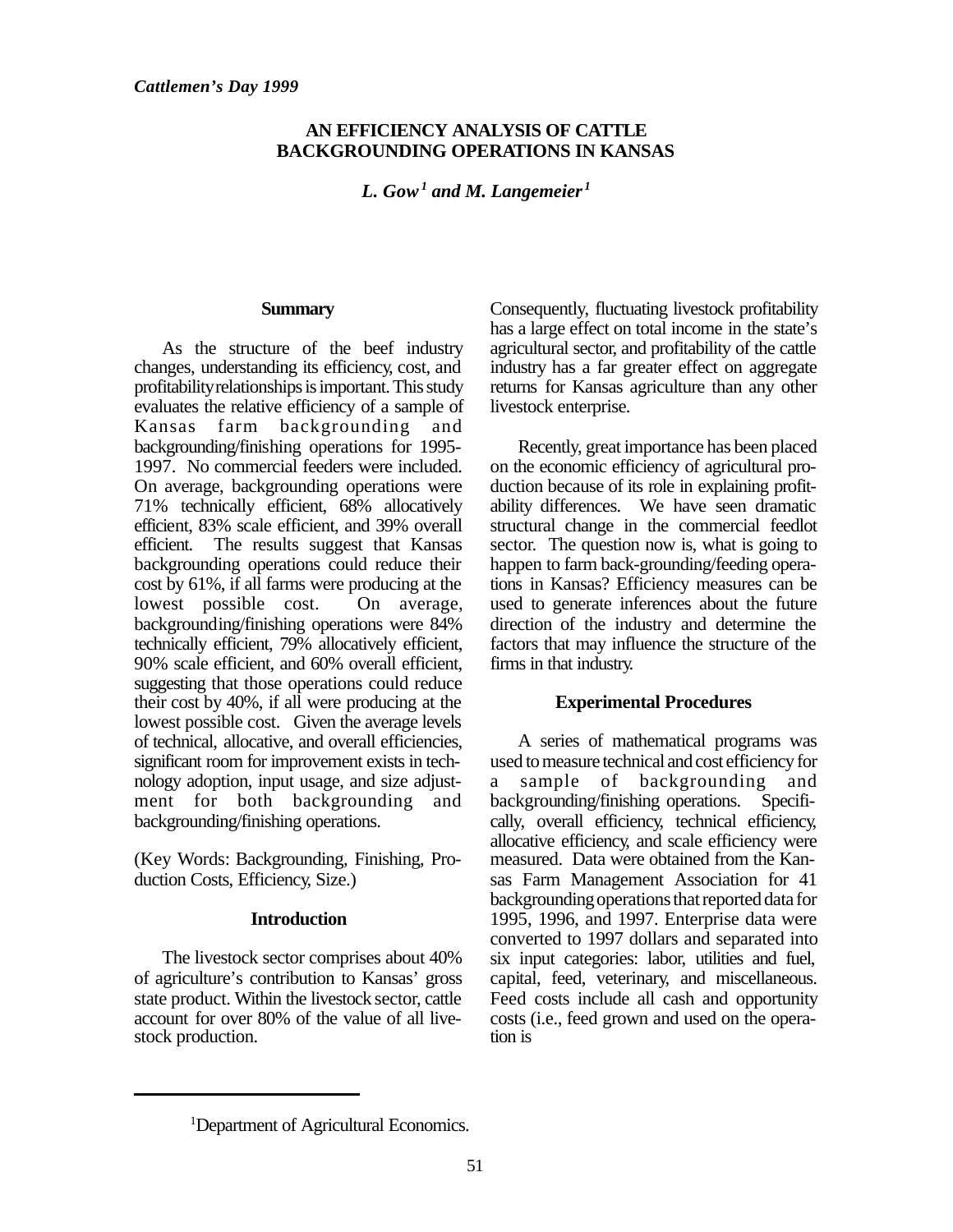charged a market value.). Capital costs included: interest expense, interest charge, depreciation, machine hire and repair, and vehicle expenses. The interest charge represents an opportunity cost of owned capital. Output was measured in pounds of beef produced. Farms then were divided into three relative sizes based on output. Average revenue, cost, and efficiency characteristics were determined for each group.

#### **Results and Discussion**

Table 1 presents the overall statistical summary for gross revenues, profits, costs and other relevant characteristics for both backgrounding and backgrounding/finishing operations. On average, gross income was \$55.80/cwt, and total costs were \$81.50/cwt for backgrounding operations. Feed was the highest cost component, accounting for 53.1% of the total costs, followed by capital expenses at 24%. The average operation size was 381 head, with an average of 288 lbs of beef produced per head. Average operator age was 51 years.

For backgrounding/finishing operations, gross income and total costs averaged \$59.75/cwt and \$58.55/cwt, respectively. Feed was the most expensive cost component, accounting for 59% of the total cost, followed by capital expenses, which accounted for 22%. The average operation size was 520 head, with an average of 614 lbs of beef produced per head. Average operator age was 53 years.

Table 2 reports the average revenue, cost, and efficiency characteristics of Kansas backgrounding operations, based on size. Efficiency measures are relative and are based on a comparison to the most efficient operator in the sample. The average sizes were 120 head for a small operation, 272 for a medium operation, and 788 for a large operation. Average gross incomes per cwt were \$55.40 for small operations, \$54.74 for medium, and \$57.17 for large. Average total costs were \$95.51/cwt for small operations, \$81.17/cwt for medium, and \$67.83/cwt for large operations.

Technical efficiency measures whether or not a producer is using the most up-to-date technologies. Consequently, a technically inefficient farm cannot produce as much output with the same levels of input as a technically efficient farm. Overall, backgrounding operations were 71% technically efficient. This means that, on average, output could be increased 29% if the latest technology was being implemented. Large operations had the highest average technical efficiency of 79%. Small and medium operations had measures of 68% and 67%, respectively.

Allocative efficiency measures whether a farm is using the cost-minimizing input mix for a given level of output. Overall, the sample was 68% allocatively efficient. This means that costs could be reduced by 32% if the optimal input mix was used. Small operations had the highest level of allocative efficiency with 76%, followed by large at 68%, and medium at 61%.

Scale efficiency measures whether a farm is producing at the most efficient size. Overall scale efficiency was 83%; costs could be reduced 17% if farms were operating at the most efficient size. Medium-sized operations had the highest scale efficiency with 94%, followed by large and small with 84% and 72%, respectively.

Overall efficiency is a function of technical, allocative, and scale efficiencies and determines the minimum cost of producing a given output level under constant returns to scale technology. At constant returns to scale, there is no cost advantage to becoming larger or smaller. Average overall efficiency was 39%. This means that the same level of output could be produced at 61% less cost if the operation was technically, allocatively, and scale efficient. This would be the optimal point of production, where costs are minimized. Large-sized operations had the highest measure of overall efficiency with 45%, followed by medium and small with 38% and 35%, respectively. This trend is evident by decreasing costs of production in every cost category as size increases (Table 2).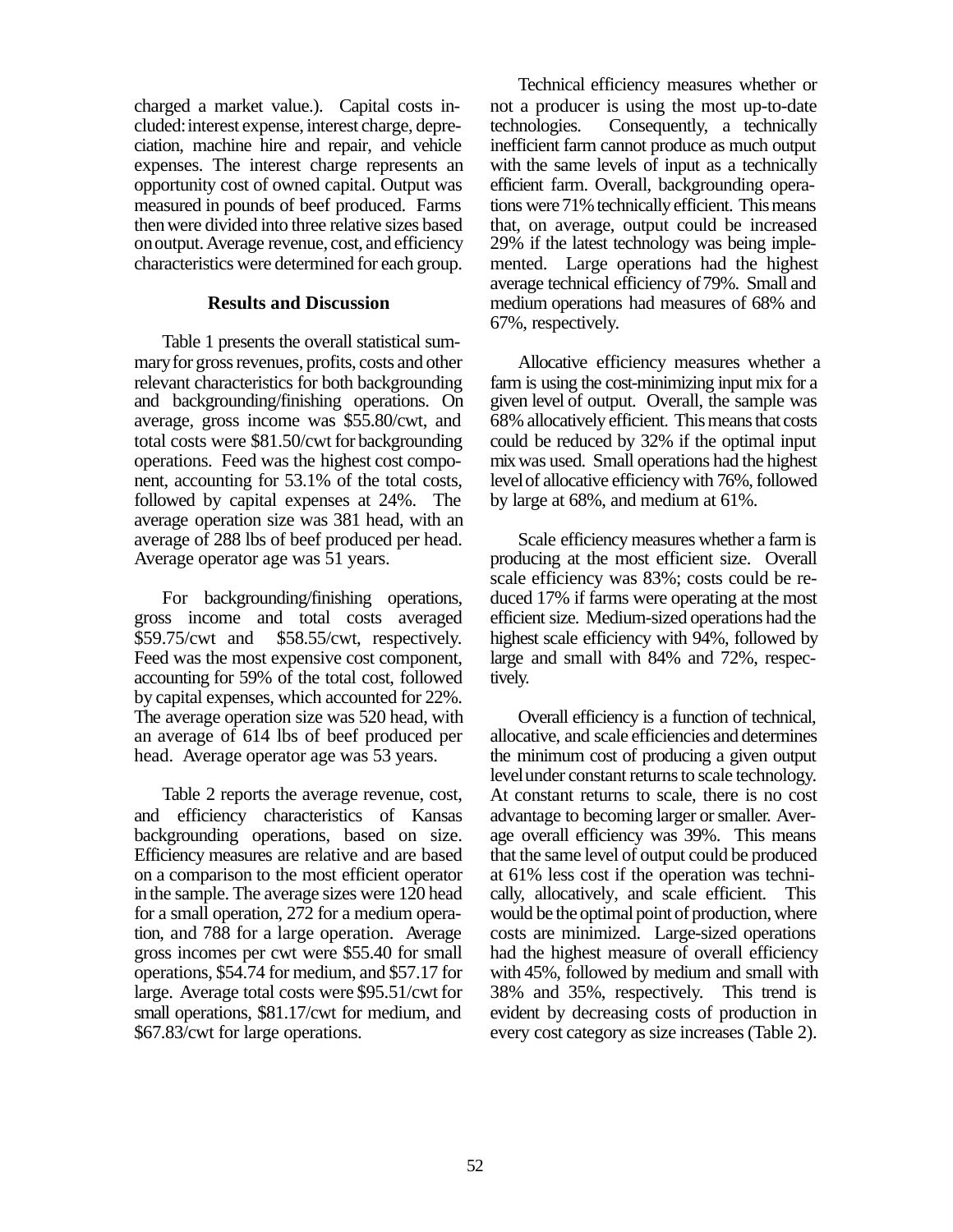Table 3 reports the average revenue, cost, and efficiency characteristics of Kansas backgrounding/finishing operations. The average sizes were 153 head for a small operation, 445 for a medium operation, and 962 for a large operation. Average gross incomes per cwt for small, medium, and large operations were \$60.12, \$61.30, and \$57.84, respectively. Average costs for small, medium, and large operations were \$67.33, \$53.78, and \$54.39, respectively.

Overall, backgrounding/finishing operations were 84% technically efficient. Large operations had the highest average technical efficiency of 92% followed by small and medium operations at 77% and 83%, respectively. The sample was also 79% allocatively efficient. Again large operations had

the highest level of allocative efficiency with 82%, followed by medium at 80% and small at 76%. Medium-size operations had the highest scale efficiency with 94%, followed by small and large with 93% and 83%, respectively.

Average overall efficiency was 60%. Medium-sized operations had the highest measure of overall efficiency of 63%, followed by large and small with 54% and 62%, respectively.

Given the average levels of technical, allocative, and overall efficiencies, significant room exists for improvement in technology adoption, input usage, and size adjustment. As the structure of the beef industry continues to change, understanding the industry's efficiency, cost, and profitability relationships will become increasingly important.

| Variables         | Unit  | <b>Backgrounding</b> | Backgrounding/<br>Finishing |
|-------------------|-------|----------------------|-----------------------------|
| Gross income/cwt  | \$    | 55.80                | 59.75                       |
| Total cost/cwt    | \$    | 81.50                | 58.55                       |
| Feed cost/cwt     | \$    | 43.28                | 34.52                       |
| Capital cost/cwt  | \$    | 19.86                | 12.85                       |
| Labor cost/cwt    | \$    | 8.22                 | 4.76                        |
| Utility cost/cwt  |       | 2.22                 | 1.37                        |
| Vet cost/cwt      | \$    | 4.59                 | 1.77                        |
| Other cost/cwt    | \$    | 3.35                 | 3.21                        |
| Age of operator   | Years | 51                   | 52                          |
| Size of operation | Head  | 381                  | 520                         |

**Table 1. Overall Average Statistics for Kansas Backgrounding and Backgrounding/ Finishing Operations (1995-1997)**

Source: Kansas Farm Management Association.